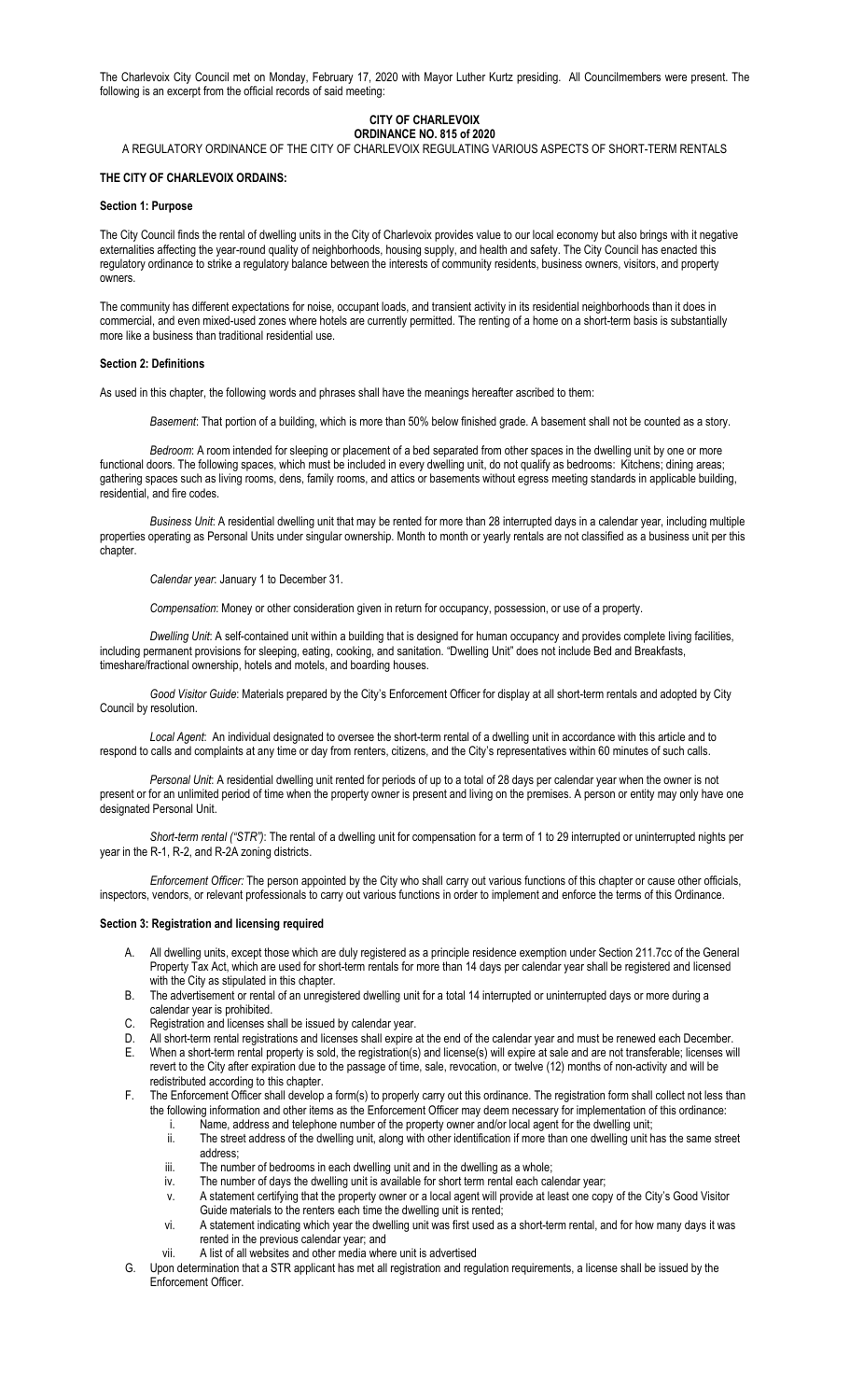H. There shall be a fee for registration collected at the time of registration. An additional fee shall be collected at time of licensing. Council shall set a fee(s) from time to time by resolution; such fee(s) may vary depending on the type of property, dwelling, or other distinction Council may deem advisable.

## **Section 4: Registration process and procedure**

- Upon adoption of this chapter, preference for registrations shall be determined as follows:
	- i. First, properties duly registered prior to July 1, 2019.
	- ii. Second, properties which can demonstrate the property has been rented as an STR within the past calendar year.<br>iii. Third all other properties which might qualify for registration and licensing Third, all other properties which might qualify for registration and licensing.
- B. New applications will be placed on a waiting list in the order of when a complete application is received by the City.
	- i. Applicants whose principle residence exemption is for a property located in the City of Charlevoix will get preference and be moved to the top of the list of new applicants.
	- ii. If the applicant is contacted and offered to register and refuses, they will be moved to bottom of the waiting list.
- C. A deposit will be required to be on the waiting list.
	- i. The deposit will be used as partial payment for registration.<br>ii. The deposit is non-refundable when the applicant refuses re
	- The deposit is non-refundable when the applicant refuses registration or when the applicant voluntarily withdraws from the waiting list.
	- iii. Council shall, from time to time by resolution, set the deposit fee.
- D. The Enforcement Officer is empowered to develop a method for registration in accordance with this provision.<br>E. Short-term rental shall follow applicable requilations found within chapter 153 of the Charlevoix City Code
- Short-term rental shall follow applicable regulations found within chapter 153 of the Charlevoix City Code.

# **Section 5: Types of Short-Term Rentals**

- A. *Personal units.* Personal Units may be rented for periods of not less than 7 days up to a total of 28 days per calendar year when the owner is not present or for an unlimited period of time when the property owner is present and living on-site which shall not be capped in number across the City.
	- i. An owner can register only one Personal Unit. Additional units under one ownership must be registered as a Business Unit.
- B. *Business units*. Business units may be rented without restriction on days rented per year.
	- i. Council shall establish a cap on the number of business units to be allowed within the R-1, R-2, and R-2A zones through a resolution adopted by Council. The initial cap shall be set at 80 business units.
		- ii. The cap shall be reconsidered by Council at the next regularly scheduled Council meeting 90 days after the enactment of this Ordinance, or sooner if requested by City Staff.

### **Section 6: Regulations**

- A. *Local agent required.* All dwelling units used for short-term rentals shall have a designated local agent.
- B. *Contact information posted.* A notice shall be posted in a prominent location within any dwelling unit used for short-term rentals
- stating (in at least 16-point type) the name of the local agent and, a 24-hour telephone number at which the agent can be reached. C. *Compliance with codes.* The dwelling unit must meet all applicable Residential Building, Health Department, Nuisance and Safety Codes as necessary to protect the safety of occupants.
- D. *Noise and nuisance.* Noise during quiet hours must be limited to that which does not disturb the quiet, comfort or repose of a reasonable person of normal sensitivities. Quiet hours shall be from 11:00 p.m. to 7:00 a.m. The city's Noise Control Ordinance shall apply.
- E. *Fireworks.* Fireworks of any kind are not allowed on rental property, except in accordance with the city's Fireworks Ordinance, Title IX, Chapter 94.22.
- F. *Fire pits.* Open burning is not allowed.
	- Indoor and outdoor fireplaces with chimneys are permitted so long as they are not determined to be a nuisance in keeping with the City's nuisance code.
	- ii. Natural gas fire pits are permitted.
- G. *Maximum occupancy.* Short-term rentals shall be permitted maximum occupancy of 2 persons per bedroom plus two persons per finished and legal floor for dwelling as described in the registration and as may be verified by inspections from time to time. An individual present in a dwelling unit during the term of a STR shall be presumed to be an occupant unless it is between the hours of 8am and 10pm, and circumstances clearly indicate the individual will not stay overnight.
	- i. Except as provided in (ii) below, no rental shall be permitted for more than 10 persons.
	- ii. Notwithstanding part a, those units in operation and registered with the City prior to July 1, 2019 which have clearly indicated occupancy up to 16 but not exceeding two per bedroom plus two persons per finished and legal floor for dwelling may continue with said occupancy limit so long as the unit continues to be registered under this Ordinance..
	- iii. No dwelling unit used as a short-term rental may be built or modified hereafter to exceed to limitation of 10 persons as described above.
- H. *Parking Restrictions.* Based on lot and neighborhood characteristics, the Enforcement Officer may place reasonable restrictions on the number and manner of vehicle parking.
- I. *Advertising.* No person shall advertise a short-term rental, unless the advertisement includes the license number and the maximum occupancy permitted in the unit.
- J. *Fee.* Short-term rentals shall pay a fee as City Council may, from time to time, establish by resolution, to account for costs related to the enforcement, community impact, and other customary fees and costs associated with short-term lodging which may already be allowed within the City.
- K. *Inspections and conditions.* Not less than once every other calendar year and/or upon written complaint, the Enforcement Officer may make periodic inspections of a short-term rental to ensure continuing compliance with the approval standards specified in this chapter. In addition, the Enforcement Officer may impose reasonable conditions on a registration issued under this chapter which are reasonably necessary to ensure compliance with the approval standards provided in this chapter.

# **Section 7: Revocations and Appeals**

- A. *Revocation procedure.* The written notice of the charges and the notice of the hearing shall be personally served on the owner or agent or served on the owner by certified mail, restricted delivery, not less than 14 days before the hearing before the Enforcement Officer.
	- i. Upon a finding by the Enforcement Officer of a first or second violation within any 12-month period, the short-term rental shall be subject to a fine as provided in Section 8, below..
	- ii. Upon a finding by the Enforcement Officer of a third violation within any 12-month period, the short-term rental registration may be revoked and the owner or local agent who had been issued the short-term rental registration shall not again be issued a short-term rental license for a period of 12 months and during said time the premises shall not be utilized for a short-term rental.
	- iii. Upon a finding by the Enforcement Officer of a fourth violation within any 24-month period, the short-term rental registration and license may be revoked and the owner who had been issued the short-term rental registration and